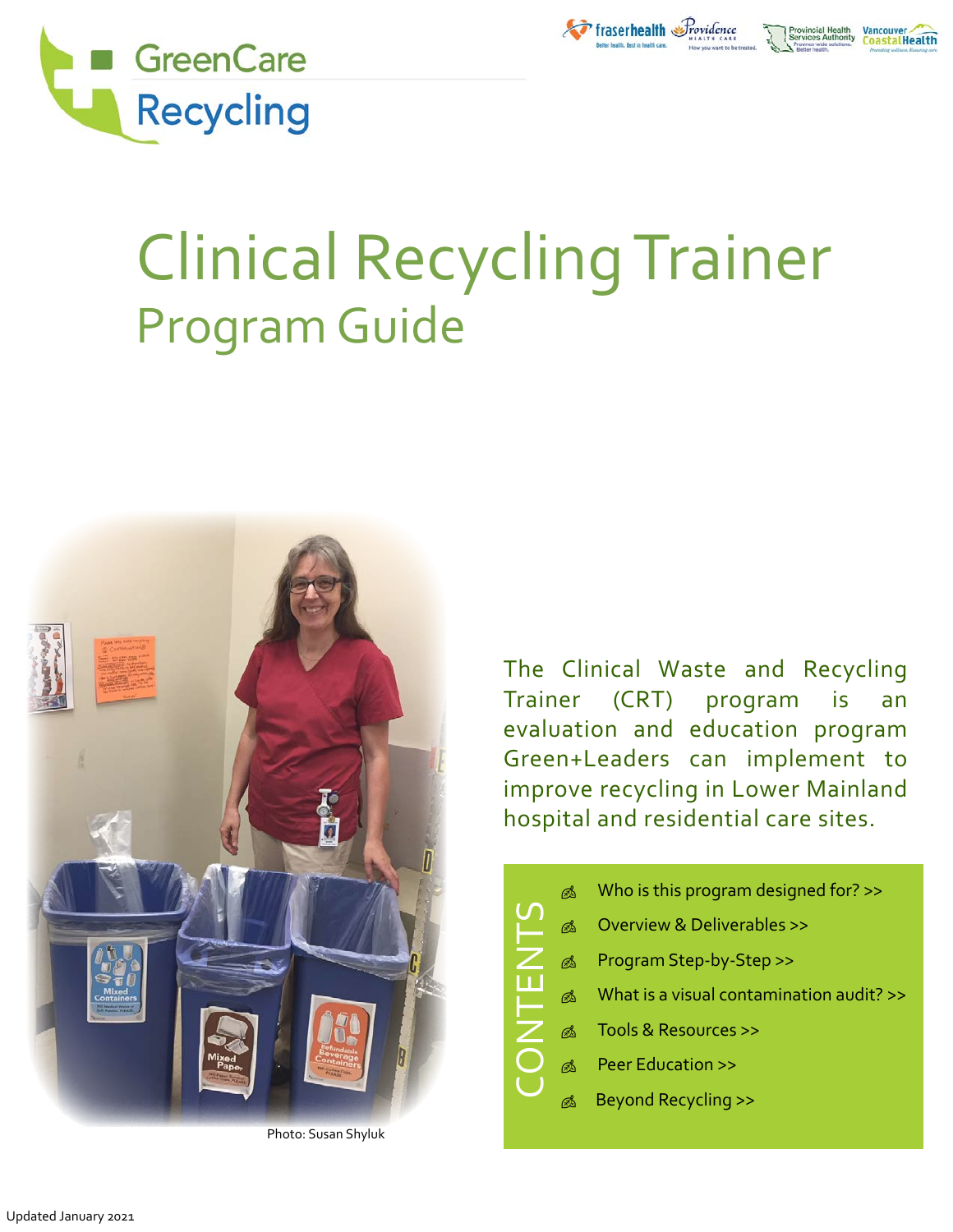### **Who Is This Program Designed For?**

<span id="page-1-0"></span>This program is meant for B.C. health care staff interested in improving recycling habits at their site and reducing incidents of contamination of recycling bins with non-recyclables and hazardous waste. The program also provides tools for health care staff to engage with their colleagues in conversations about proper recycling and waste reduction behaviours.

If not already a member, interested health care staff should join the Green+Leaders [program](https://bcgreencare.ca/program/greenleaders) to become linked into a network of like-minded health care staff across the Lower Mainland working to green their workplaces ([bcgreencare.ca/greenleaders](http://bcgreencare.ca/greenleaders)).

**To begin the program, email [recycling@phsa.ca.](mailto:recycling%40phsa.ca?subject=Clinical%20Recycling%20Trainer%20program)**

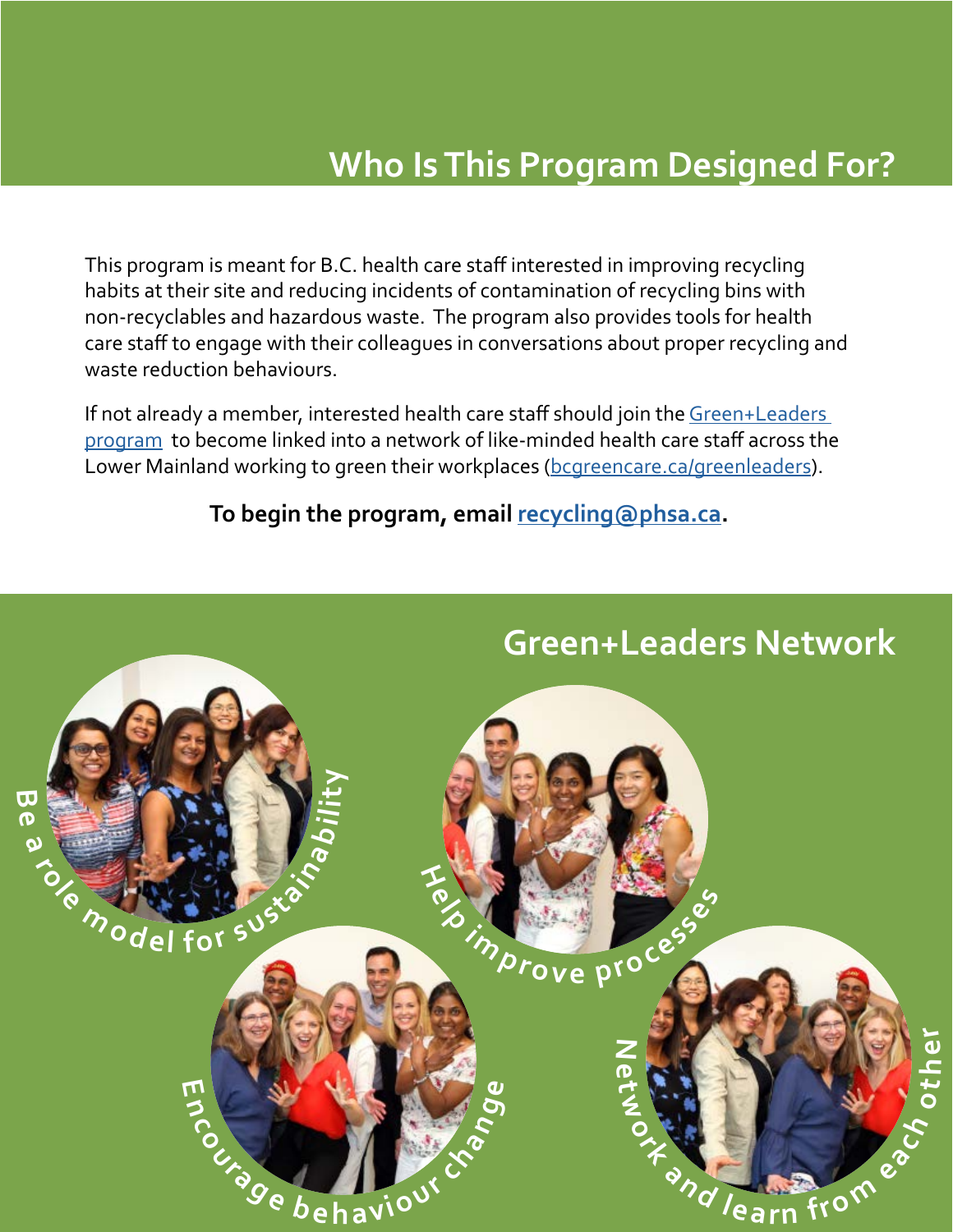

#### <span id="page-2-0"></span>**Trainer Objectives**

- $\&$  Train peers using recycling and waste reduction key messages
- $\triangle$  Raise awareness about the importance of mindful recycling, waste disposal, and waste reduction in hospitals
- $\&$  Inform Clinical Nurse Educators (when applicable) where they can get more information on proper recycling and waste disposal
- $\triangle$  Provide a baseline of recycling contamination per unit
- $\&$  Improve the function of recycling bins by replacing missing stickers and recommending additional bins where needed

### **Deliverables**

#### **A complete program project will include the following:**

- $\&$  A pre-project visual contamination audit
- $\&$  Education logs for each education visit
- $\&$  A post-project visual contamination audit
- $\&$  A list of needed/requested recycling bin improvements
- **A** Feedback from unit staff/Clinical Nurse Educators about the impact of the program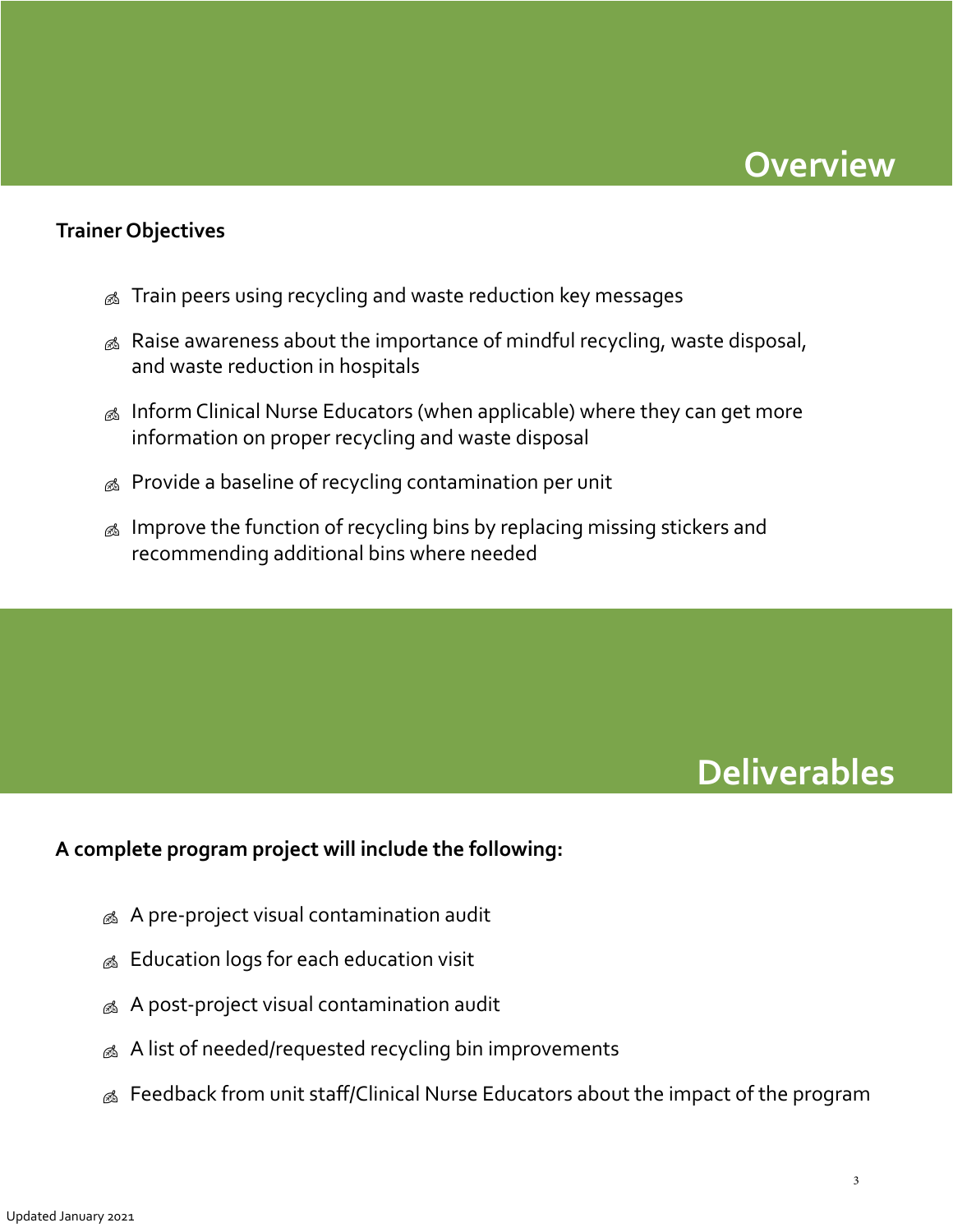# **Program Timeline**

| Review all training documents<br>$\bullet$<br><b>Connect with GreenCare Recycling</b><br>$\bullet$ | WEEK <sub>1</sub>                                                                         |  |  |  |  |  |  |  |
|----------------------------------------------------------------------------------------------------|-------------------------------------------------------------------------------------------|--|--|--|--|--|--|--|
| and Waste Reduction Consultant                                                                     |                                                                                           |  |  |  |  |  |  |  |
|                                                                                                    |                                                                                           |  |  |  |  |  |  |  |
| WEEK <sub>2</sub>                                                                                  | Inform site leadership of project<br>$\bullet$<br>Complete whole site visual<br>$\bullet$ |  |  |  |  |  |  |  |
|                                                                                                    | contamination audits                                                                      |  |  |  |  |  |  |  |
|                                                                                                    |                                                                                           |  |  |  |  |  |  |  |
| Find key department contacts<br>$\bullet$                                                          | WEEK $3$                                                                                  |  |  |  |  |  |  |  |
| Set up time slots for education<br>$\bullet$<br>sessions or in-services                            |                                                                                           |  |  |  |  |  |  |  |
| WEEKS 4-6                                                                                          | Complete education sessions<br>$\bullet$                                                  |  |  |  |  |  |  |  |
|                                                                                                    | Promote and recruit for<br>$\bullet$<br>Green+Leaders program                             |  |  |  |  |  |  |  |
|                                                                                                    |                                                                                           |  |  |  |  |  |  |  |
| Send all logs and results to<br>$\bullet$                                                          | WEEK <sub>7</sub>                                                                         |  |  |  |  |  |  |  |
| <b>Reduction Consultant</b>                                                                        |                                                                                           |  |  |  |  |  |  |  |
| <b>GreenCare Recycling and Waste</b>                                                               |                                                                                           |  |  |  |  |  |  |  |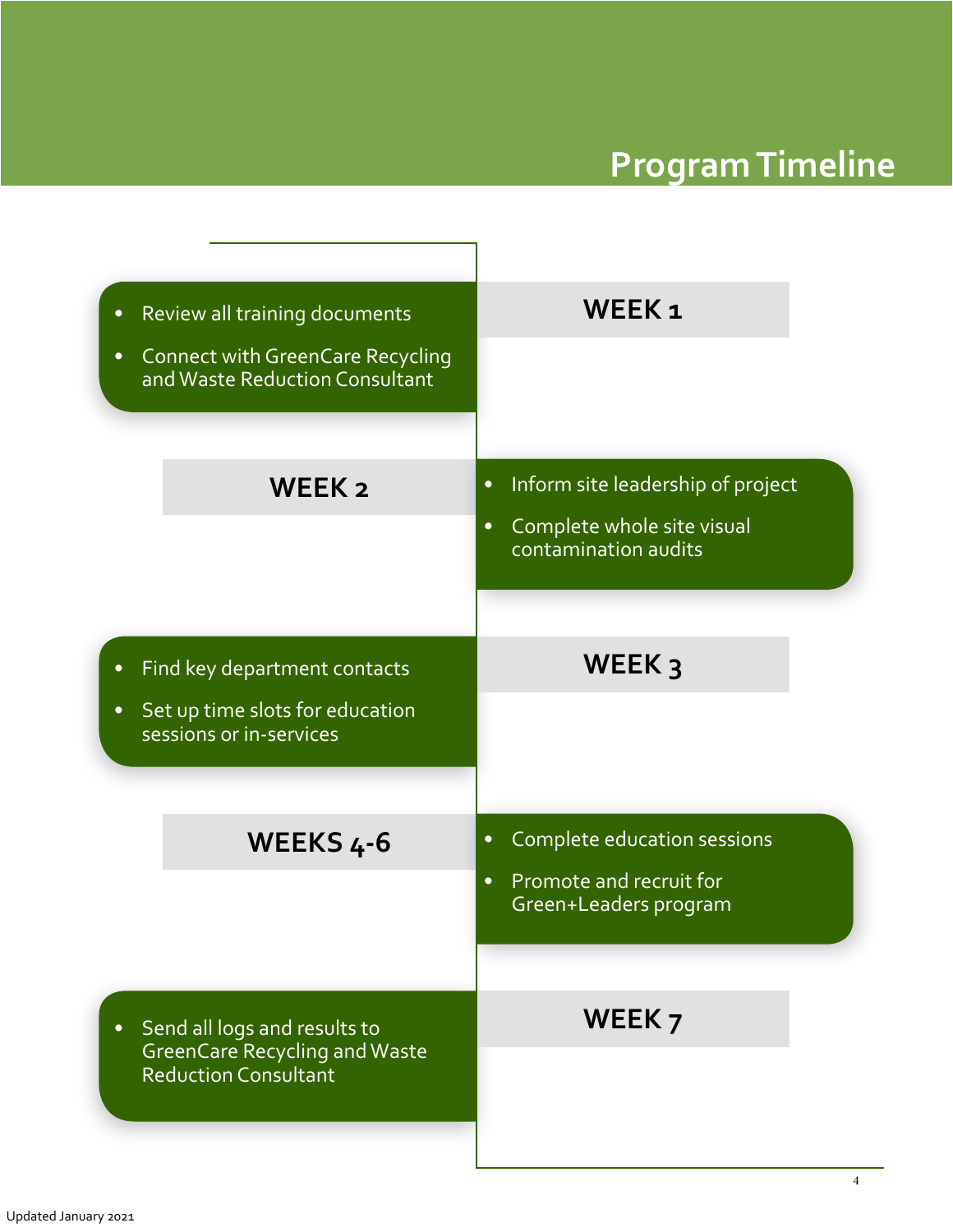#### <span id="page-4-0"></span>**Before Starting:**

- $\&$  Review all training documents provided in the appendices.
- 6 Connect with the Recycling and Waste Reduction Consultant to complete final review.

#### **Program Begins:**

- **EX** Complete initial visual contamination audit on-site (see audit section for more details and PDF attachments for template).
- $\&$  Note if any recycling bins have missing or incorrect stickers, or if the bins need additional maintenance. Contact your site's Support Services Manager to order new stickers or replace broken bins.
- $\&$  Contact unit managers/department staff to set up education sessions.
- $\&$  Complete education sessions with staff. These can vary from a 5 min refresher to a full 30 min training session (see Peer Education for more details).
- $\&$  Visit as many units as you can to provide education; you may even do some repeat visits to educate staff that were not present during the first session.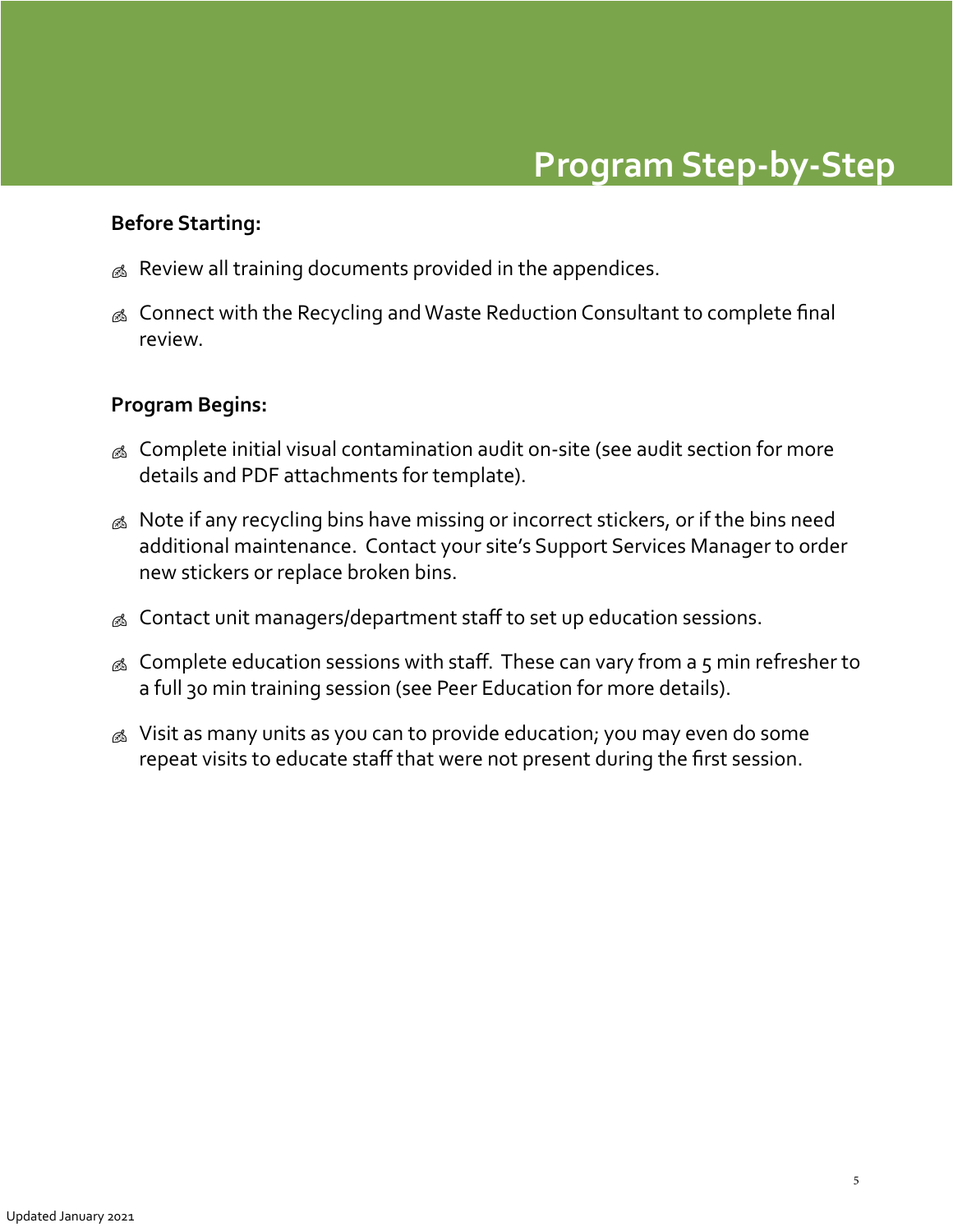## **Program Step-by-Step**

| Facility: | Date:                        |                                                   |                                                                       | Time start:                     |                        |       |                        |       |
|-----------|------------------------------|---------------------------------------------------|-----------------------------------------------------------------------|---------------------------------|------------------------|-------|------------------------|-------|
| Trainer:  |                              | # units visited:                                  |                                                                       | Time end:                       |                        |       |                        |       |
|           |                              | Unit specific activities and contamination found: |                                                                       |                                 |                        |       |                        |       |
| Unit:     | CNE/Lead<br>contacted<br>Y/N | <b>Bins visual</b><br>audit<br>#                  | <b>Activities undertaken</b><br><b>Training</b><br>session<br>$C/H^*$ | <b>Materials</b><br>left<br>Y/N | Staff<br>educated<br># | In MP | Contamination<br>In MC | Other |
|           |                              |                                                   |                                                                       |                                 |                        |       |                        |       |
|           |                              |                                                   |                                                                       |                                 |                        |       |                        |       |
|           |                              |                                                   |                                                                       |                                 |                        |       |                        |       |
|           |                              |                                                   |                                                                       |                                 |                        |       |                        |       |

- & Keep logs of your education visits, including how many staff received education and what types of staff you engaged with (see PDF attachments for education log template).
- $\&$  After education sessions are complete, perform a final visual contamination audit using the same template as the first one. This allows for comparison pre and post education sessions.

#### **Finish the Program:**

- & Submit visual contamination audits and education logs to the Recycling and Waste Reduction Consultant.
- $\&$  Keep in touch with the new contacts you have made! You are likely now seen as a recycling resource and staff may come to you with questions. Relationshipbuilding is the best way to improve recycling behaviours and contribute to our waste reduction goals.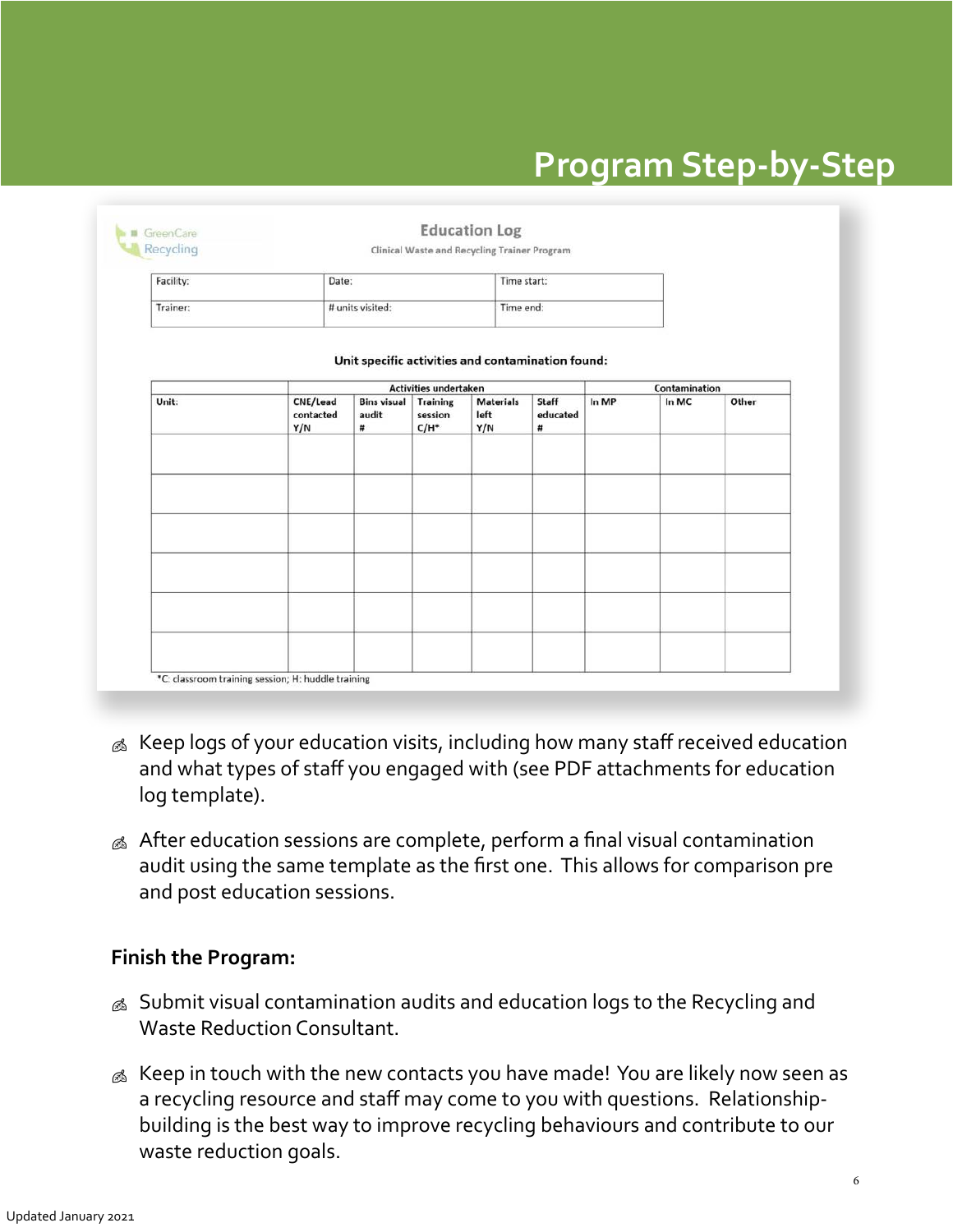# **What is a Visual Contamination Audit?**

<span id="page-6-0"></span>

| Site: SPH | Visual Audit Example<br>MP<br><b>Mixed Paper</b><br>MC<br>Date: March 25, 2019<br><b>Mixed Containers</b><br>RC<br>Refundable Containers<br>Auditor: Marianne Dawson<br>Slim jim size<br>Ś.<br>Double size slim jim size<br><b>XLS</b><br>Deskside size<br>D<br>Tall deskside size |     |                 |                             |                             |                   |                         |   |        |                     |           |       |        |                                                   |        |
|-----------|------------------------------------------------------------------------------------------------------------------------------------------------------------------------------------------------------------------------------------------------------------------------------------|-----|-----------------|-----------------------------|-----------------------------|-------------------|-------------------------|---|--------|---------------------|-----------|-------|--------|---------------------------------------------------|--------|
|           |                                                                                                                                                                                                                                                                                    |     |                 |                             | Appearance                  |                   |                         |   |        | Contamination Level |           |       |        |                                                   | Notes. |
| Unit      | Station                                                                                                                                                                                                                                                                            | Bin | Size<br>(S/D/T) | Sticker<br>fwd<br>(y/n)     | Lid Fwd<br>(y/n/na)         | Clean<br>(y/n/na) | Clear<br>liner<br>(y/n) | O | Low(1) | $Med(2-3)$          | High (>3) | Empty | Locked | Contamination Type<br>(Medical/Garbage/Misplaced) |        |
|           |                                                                                                                                                                                                                                                                                    |     | (Bin<br>Size)   | (Bin<br>sticker<br>forward) | (Lid<br>sticker<br>forward) | (Clean<br>bin)    | (Liner<br>baq)          |   |        |                     |           |       |        |                                                   |        |
| 10A       | Nurse station                                                                                                                                                                                                                                                                      | MP  | S               | v                           | Ÿ                           |                   |                         |   |        |                     |           |       |        |                                                   |        |
| 10A       | Nurse station                                                                                                                                                                                                                                                                      | MC  | s               | Y.                          | Ÿ                           |                   | v                       |   |        |                     |           |       |        | 3 gloves, 1 tubing, 1 boxboard,                   |        |
| 10B       | Nurse station                                                                                                                                                                                                                                                                      | MP  | S               | ÿ.                          | N                           | V.                | v                       |   |        |                     |           |       |        |                                                   |        |
| 10B       | Nurse station                                                                                                                                                                                                                                                                      | MC  | S               | Ν                           | Ϋ                           |                   | v.                      |   | x      |                     |           |       |        | 1 straw                                           |        |
| 10C       | Nurse station                                                                                                                                                                                                                                                                      | MP  | $\mathcal{D}$   | v.                          | Ÿ.                          | V.                | v.                      |   |        |                     |           |       |        |                                                   |        |
| 10C       | Nurse station                                                                                                                                                                                                                                                                      | MC  | R               | v                           | Ý                           |                   |                         |   |        |                     |           |       |        |                                                   |        |
| 10D       | Hallway (10224) MP                                                                                                                                                                                                                                                                 |     | c               | v                           | No.<br>sticker              | V.                | v                       |   |        |                     |           |       |        |                                                   |        |
| 100       | Hallway (10224) MC                                                                                                                                                                                                                                                                 |     | ς               | v                           | Y                           |                   | v                       |   |        | v                   |           |       |        | 1 styrofoam cup, 1 straw                          |        |
| 10D       | Nurse station                                                                                                                                                                                                                                                                      | MP  | s               | v                           | N/A                         |                   | v                       |   |        |                     |           |       |        |                                                   |        |
| 10D       | Nurse station                                                                                                                                                                                                                                                                      | MC  | XLS             |                             | N/A                         |                   |                         |   |        |                     |           |       |        | 1 soft plastic                                    |        |
| 9Α        | Nurse station                                                                                                                                                                                                                                                                      | MP  | S               | v                           | N/A                         |                   | v                       |   |        |                     |           |       |        |                                                   |        |

#### **Before You Begin:**

**A** Print off several copies of the Visual Contamination Audit template (see PDF attachments).

#### **Start the Audit:**

- $\&$  Enter the unit you plan to audit. If it's not your home unit, let the staff know that you're from the Green Team and you're auditing the recycling bins. Ask if there are any recycling bins behind locked doors that they can help you access.
- $\&$  At the recycling bin(s), fill out the location, recycling bin size, and recycling stream type. When noting down location, be sure to include a detailed enough description so you can differentiate the bins after completing the audit and when returning to do the post-project audit. This will make pre and post project comparisons a breeze!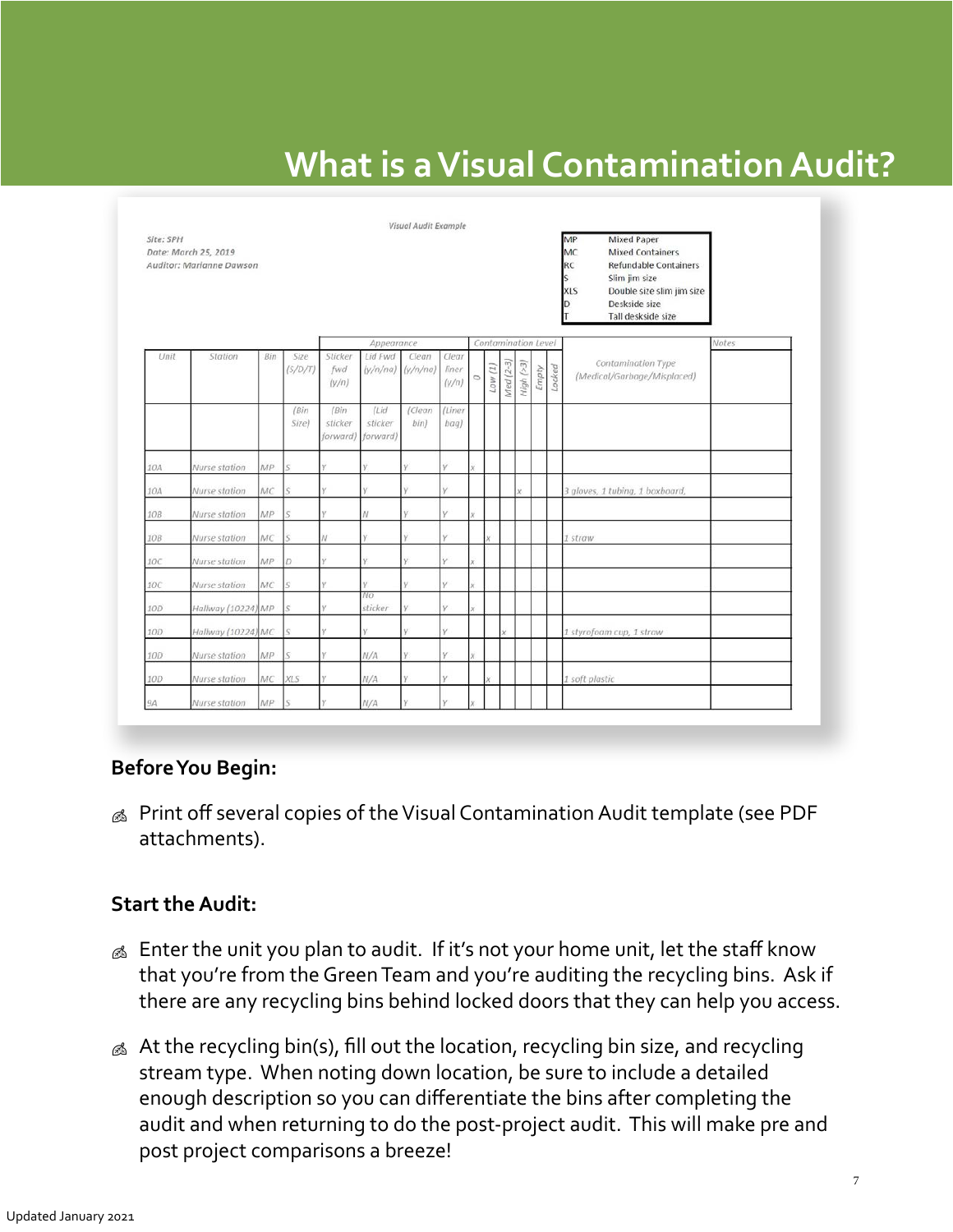### **What is a Visual Contamination Audit?**

 $\otimes$  Remove the lid (if necessary) and count how many individual pieces of nonrecyclable materials you can see. Non-recyclables may be garbage, misplaced recyclables, or medical waste. Check the appropriate box in the template to reflect how many pieces of contamination you see.

#### **Tip:Don't put your hand in the bin!**

It's not necessary to count every piece of contamination in the bin. A visual audit is just that, a count of what is immediately visible. Sometimes (although rare), hazardous waste and/or sharps waste can end up in a recycling bin and in order to reduce chance of harm or injury, it is not advised to put an unprotected hand into the bin.

 $\&$  In the Notes section, write down the composition of the contamination. See the example template for more guidance on how to capture this important information. The high level contamination categories are: misplaced recyclables (low concern), garbage (medium concern), and medical items (high concern). You can also be more detailed if you would like to target a specific contamination item that is reoccurring eg. soft plastic packaging in the mixed containers recycling bin.

### **Tip: Look in the garbage too!**

The visual contamination audit is intended to review the recycling bins, but you may consider auditing garbage bins as well, in order to identify opportunities to divert more recycling. This will add more time needed for the audit, but often reveals helpful information and can support the need for additional recycling bins and increased education of staff.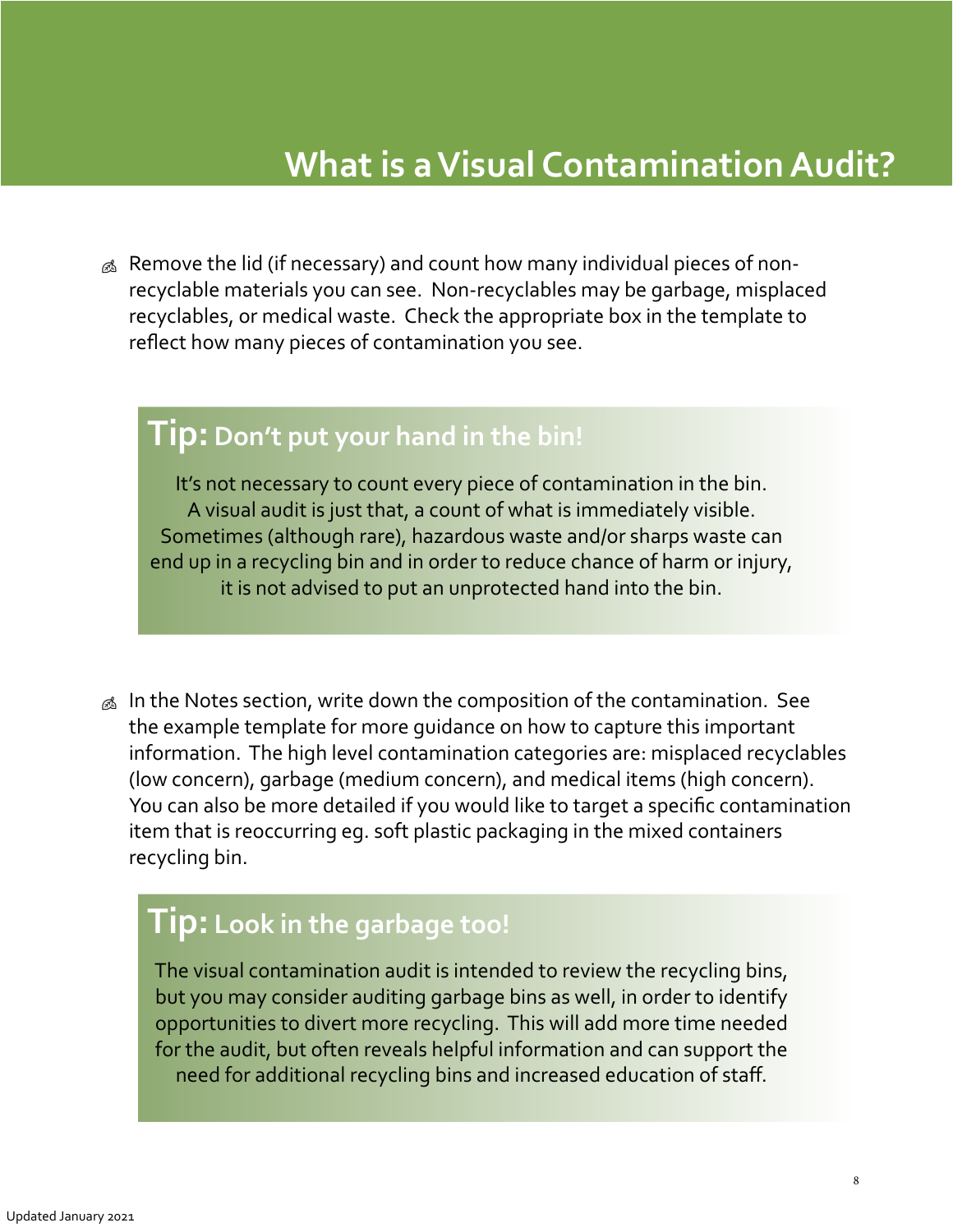### **What is a Visual Contamination Audit?**

 $\&$  Repeat steps 2-5 in each unit you visit until every unit has had one pre project audit.

**Tip: Ideally your entire site** is audited however if time and resources are limited, you can audit only those units you plan to provide education to.

#### **Complete the Post Program Audit**

 $\&$  After all unit education sessions are complete, repeat the audit process so you have your post project data for comparison. Visual contamination audits are just one snapshot in time, however when put all together it can reveal how staff recycling behaviours change over time.

**Tip: Use the recycling bin location** details from your first audit as a template for your post-audit. This ensures you are checking the same bins both times!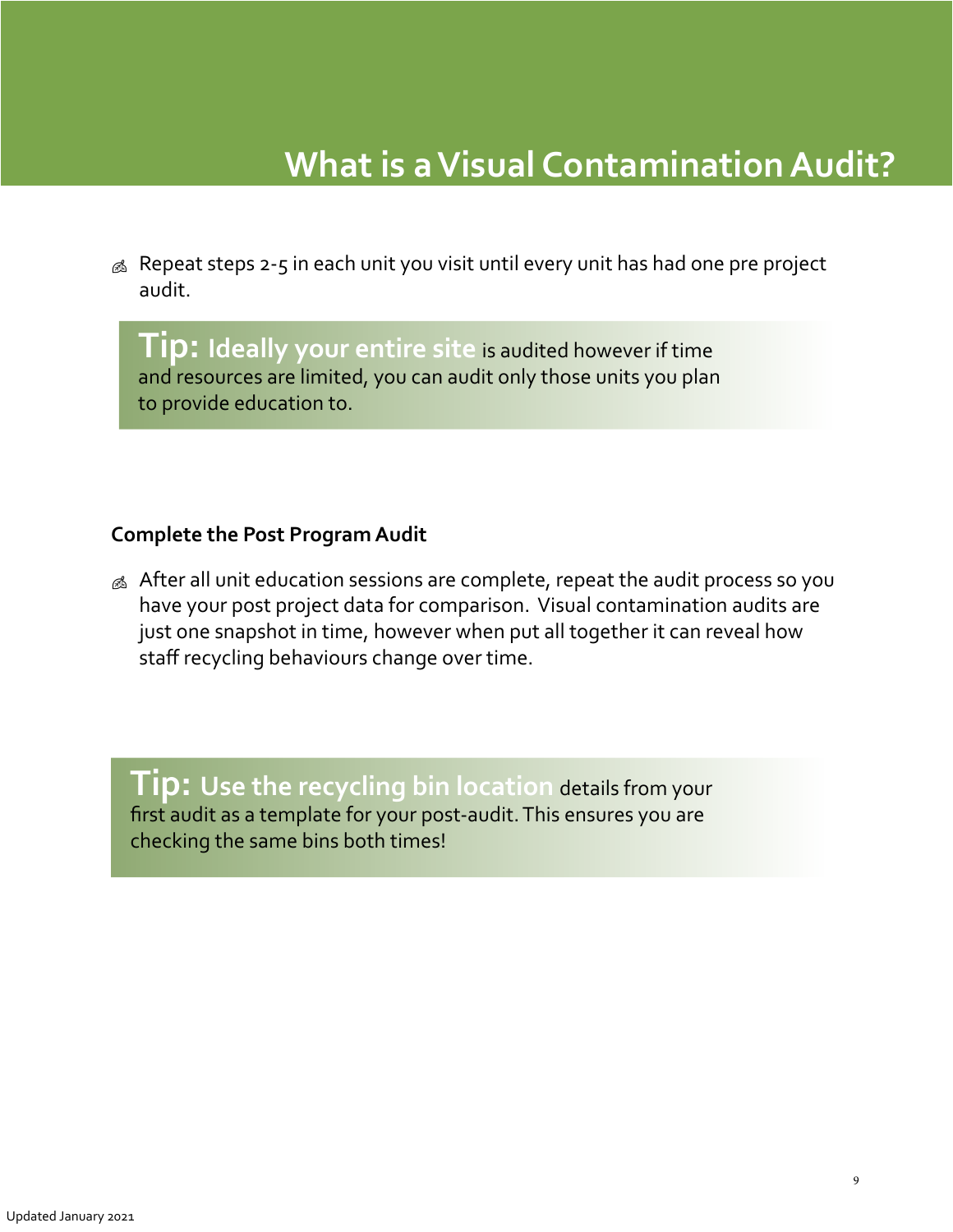### **Tools and Resources**

<span id="page-9-0"></span>There are many resources available to you to ensure you fully understand how recycling in health care works. Review and understand all the resources before the final review session with the Energy and Environmental Sustainability team consultant.





Recycling Sorting Game

[Test Your Knowledge Here >>](https://bcgreencare.ca/program/greenleaders)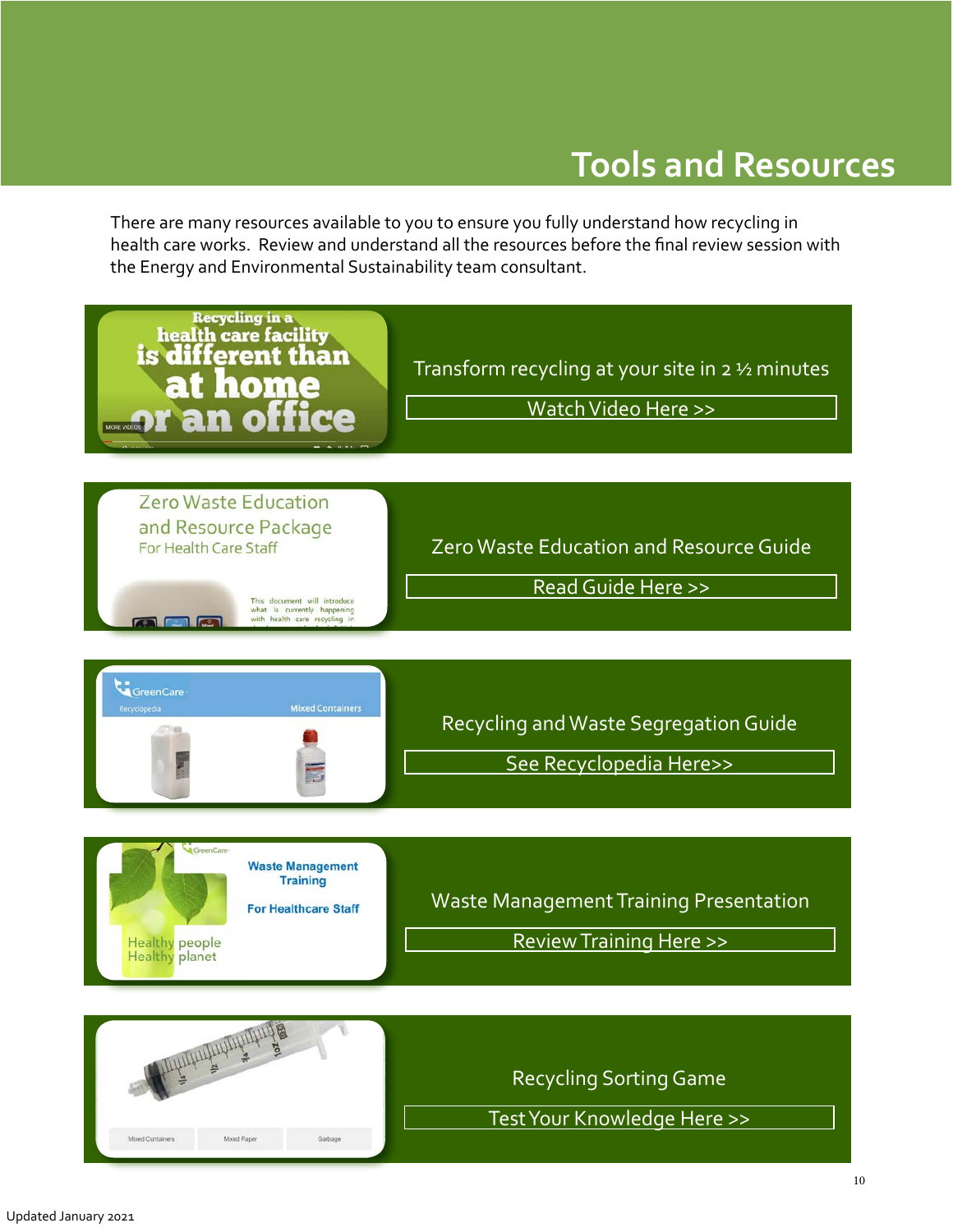### **Peer Education**

<span id="page-10-0"></span>A waste reduction and recycling in-service can take many different forms, and it can depend a lot on the time given to the session. Generally an education session will take 10-30 min.

As a trainer, you have flexibility to individualize the training, although all education sessions should cover the following main points:

- $\&$  The health authority has a goal to minimize the waste generated in health care and supporting operations, with a target to reach **50% waste diversion by 2030**.
- There are two main recycling streams: **Mixed Containers** and **Mixed Paper**
- Recycling in health care is often **different from recycling at home**, since health care deals with hazardous and biomedical waste that can cause contamination.
- Recycling is **sorted by hand** at the recycling facility, so we must be vigilant against hazardous waste contamination in recycling bins.
- Any item which has held or touched bodily fluids **cannot be recycled, even if it is made out of a recyclable plastic** (e.g. plastic urinal). This also means that even if that item did not ever hold a bodily fluid, it still cannot be recycled since once it's at the recycling facility we cannot guarantee it is clean.
- Our recycling partner has identified **7 products which are "red flag" items**, but are still commonly placed in the recycling bins: Gloves, specimen containers, urinals (incl graduated containers), IV bags, tubing, syringes (all types), plastic & glass vials
- **Soft plastic packaging is garbage** and cannot be put into the Mixed Containers bin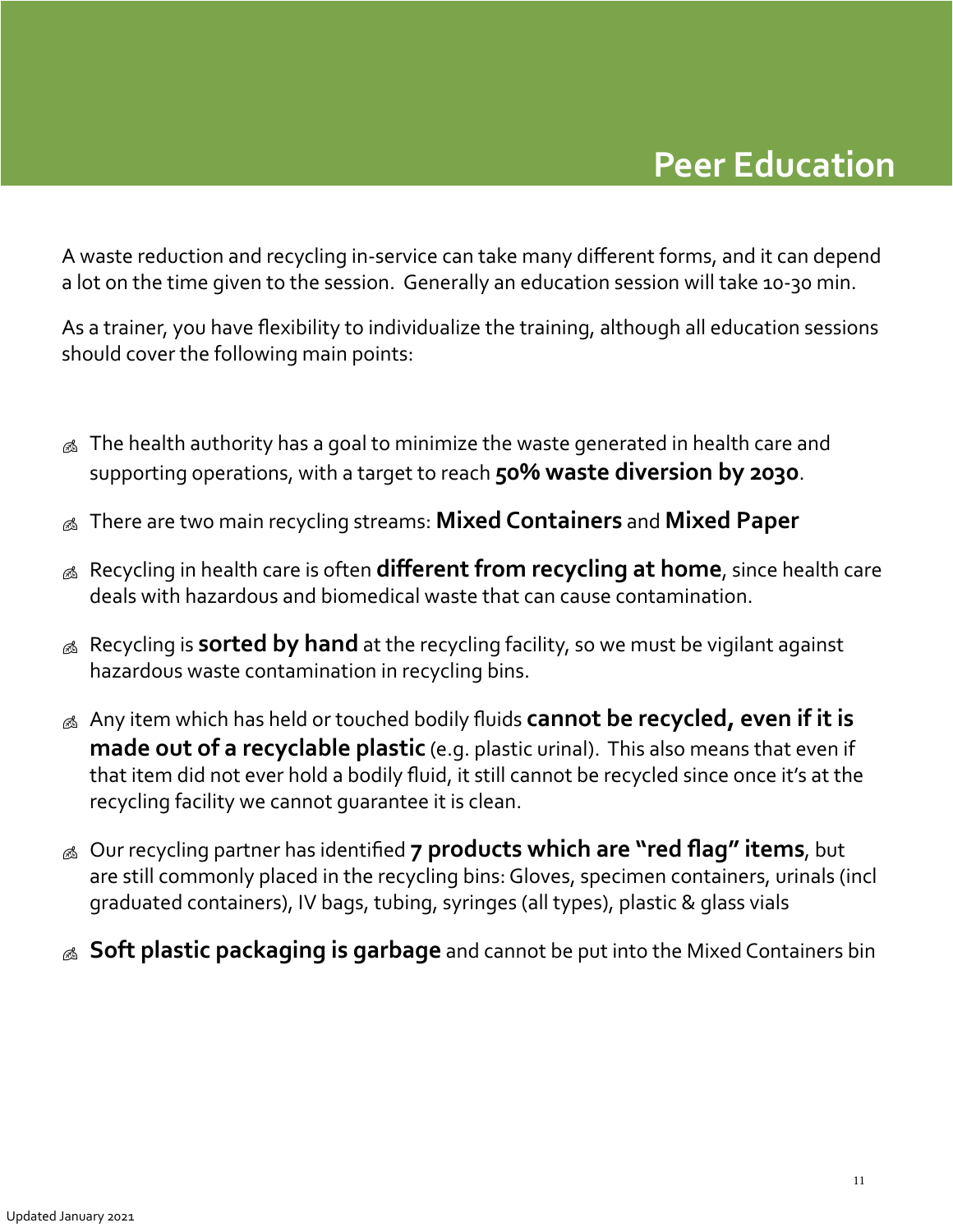### **Peer Education**

**Building relationships** is the most beneficial aspect of this program.

> **Housekeeping staff** are often unseen allies and have insider knowledge of how the recycling is going in a unit.

Getting **buy-in from site leadership** is important. They will be a great support if you run into barriers convincing unit managers that this education is important.

> Use this opportunity to **recruit more staff**! The more staff connected to the Green+Leaders program, the more bottom-up change we will see.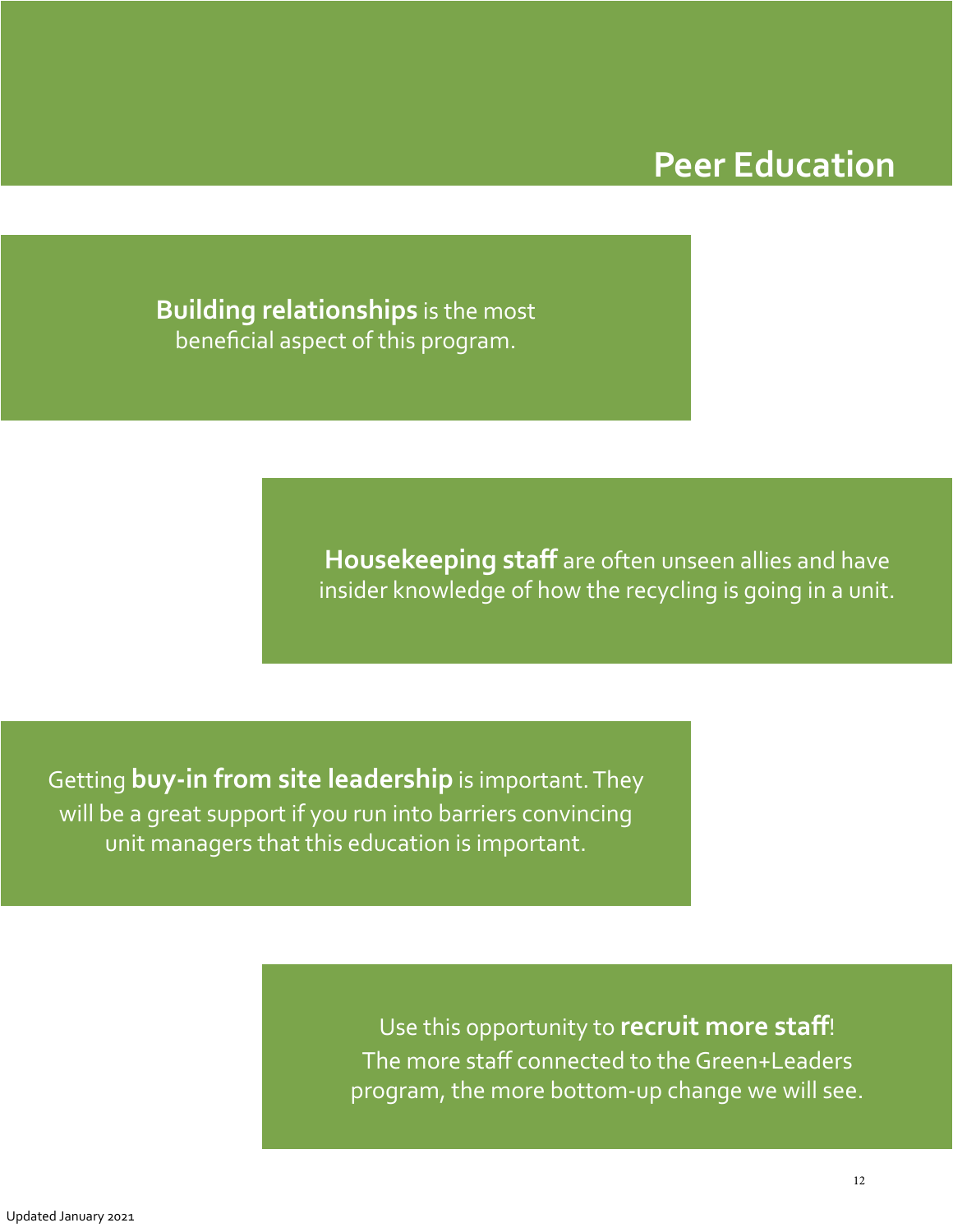# **Beyond Recycling**

<span id="page-12-0"></span>Proper recycling and waste disposal is important, but it doesn't end there. For units interested in moving beyond recycling, you can share the below resources:

#### & [Waste Reduction Toolkit](https://bcgreencare.ca/resource/waste-reduction-toolkit-going-beyond-recycling)

This toolkit helps identify opportunities for waste reduction at work.

#### & [Waste Reduction Conversations](mailto:recycling%40phsa.ca?subject=I%27m%20interested%20in%20setting%20up%20a%20Waste%20Reduction%20Conversation%20in%20my%20unit)

Get in touch with the GreenCare team to set up an interactive, facilitated conversation with staff about reducing waste at work.

#### & [Green Workplaces Opportunity Guide](https://bcgreencare.ca/resource/green-workplaces-opportunity-guide)

Understand where to start and where to focus when beginning to green the workplace.